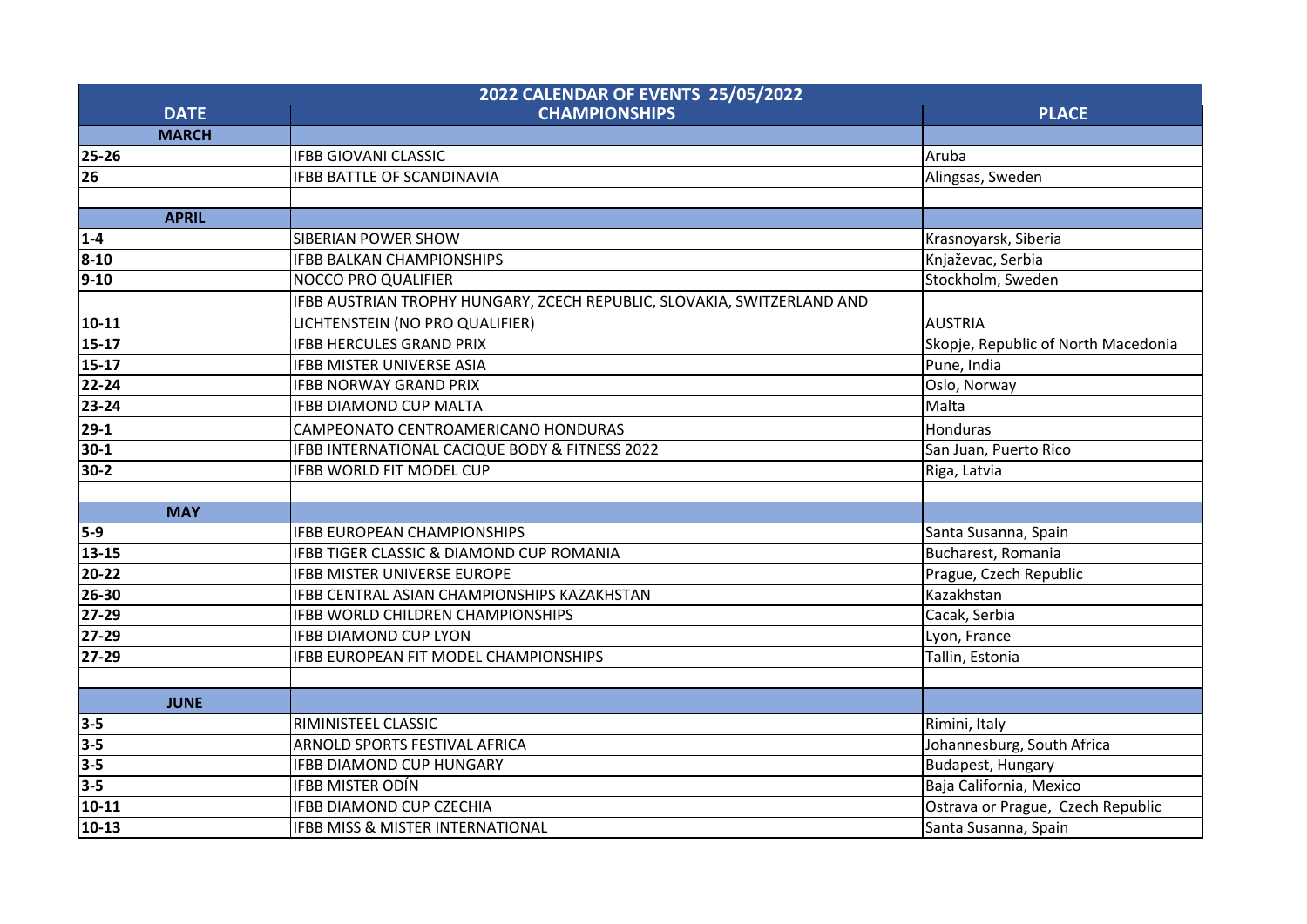| $11 - 12$        | <b>IFBB GEORGIA GRAND PRIX</b>                                   | Tbilisi, Georgia                 |
|------------------|------------------------------------------------------------------|----------------------------------|
| $17-19$          | <b>IFBB DIAMOND CUP LUXEMBOURG</b>                               | Mondorf-Les-Bains, Luxembourg    |
| $17-19$          | <b>IFBB FIFTH BALKAN CUP</b>                                     | Knjazevac, Serbia                |
| $25 - 27$        | <b>IFBB FLORIDA CLASSIC</b>                                      | Fort lauderdale, USA             |
|                  |                                                                  |                                  |
| <b>JULY</b>      |                                                                  |                                  |
| $2 - 4$          | IFBB INTER ISLAND BODYBUILDING, FITNESS & PHYSIQUE CHAMPIONSHIPS | <b>Saint Martin</b>              |
| $14 - 17$        | <b>IFBB WEST AFRICAN CHAMPIONSHIPS</b>                           | Accra, Ghana                     |
| $16-17$          | IFBB CLASSIC PHYSIQUE OF AMERICAN CUP                            | Guayaquil, Ecuador               |
| $26 - 29$        | <b>ARAB CHAMPIONSHIP</b>                                         | Alexandria                       |
| $27-1$           | IFBB CENTRAL AMERICAN AND CARIBBEAN CHAMPIONSHIPS                | <b>Barbados</b>                  |
| <b>AUGUST</b>    |                                                                  |                                  |
| $6-7$            | <b>IFBB TATOONS CUP</b>                                          | Caracas, Venezuela               |
| $12 - 14$        | <b>IFBB MISTER UNIVERSE AMATEUR</b>                              | Beirut, Lebanon                  |
| 19-20            | <b>IFBB MISTER UNIVERSE BRASIL</b>                               | Sao Paolo, Brasil                |
| $26 - 27$        | <b>IFBB MIAMI GRAND PRIX</b>                                     | Miami, USA                       |
|                  |                                                                  |                                  |
| <b>SEPTEMBER</b> |                                                                  |                                  |
| $2 - 3$          | IFBB ROMANIA INTERNATIONAL GRAND PRIX                            | Sibiu, Romania                   |
| $2 - 5$          | <b>IFBB ASIAN CHAMPIONSHIPS</b>                                  | Kyrgyzstan                       |
| $9 - 11$         | <b>IFBB MALTA INTERNATIONAL GRAND PRIX</b>                       | Malta                            |
| $10 - 11$        | <b>IFBB MISS &amp; MISTER AMERICAN CUP</b>                       | Quito, Ecuador                   |
| 11               | IFBB INTERNATIONAL LATVIAN CUP. RIGA PEARL                       | Riga, Latvia                     |
| 16-18            | ARNOLD CLASSIC EUROPE & FITNESS SPORTS GAMES                     | Seville, Spain                   |
| 23-25            | <b>IFBB NORTH AMERICAN CHAMPIONSHIPS</b>                         | Mexico DF, Mexico                |
| 23-25            | <b>IFBB BELLUX CUP</b>                                           | Mondorf-Les-Bains, Luxembourg    |
| 23-25            | <b>IFBB DIAMOND CUP OMAN</b>                                     | Oman                             |
| $30-2$           | <b>IFBB DIAMOND CUP PRAGUE</b>                                   | Prague, Czech Republic           |
|                  |                                                                  |                                  |
| <b>OCTOBER</b>   |                                                                  |                                  |
| $1 - 2$          | <b>IFBB AFRICAN CHAMPIONSHIPS</b>                                | Algeria                          |
| $1 - 3$          | <b>IFBB WORLD FIT MODEL CHAMPIONSHIPS</b>                        | Lethonia                         |
| $6-9$            | 47th SOUTH AMERICAN CHAMPIONSHIPS                                | San Pablo, Brazil                |
| $7-9$            | <b>IFBB FITNESS MANIA</b>                                        | Kladno, Czech Republic           |
| $7-9$            | <b>IFBB SANTO DOMINGO OPEN</b>                                   | Santo Doming, Dominican Republic |
| $8-9$            | <b>IFBB NORDIC CHAMPIONSHIPS</b>                                 | Lahti, Finland                   |